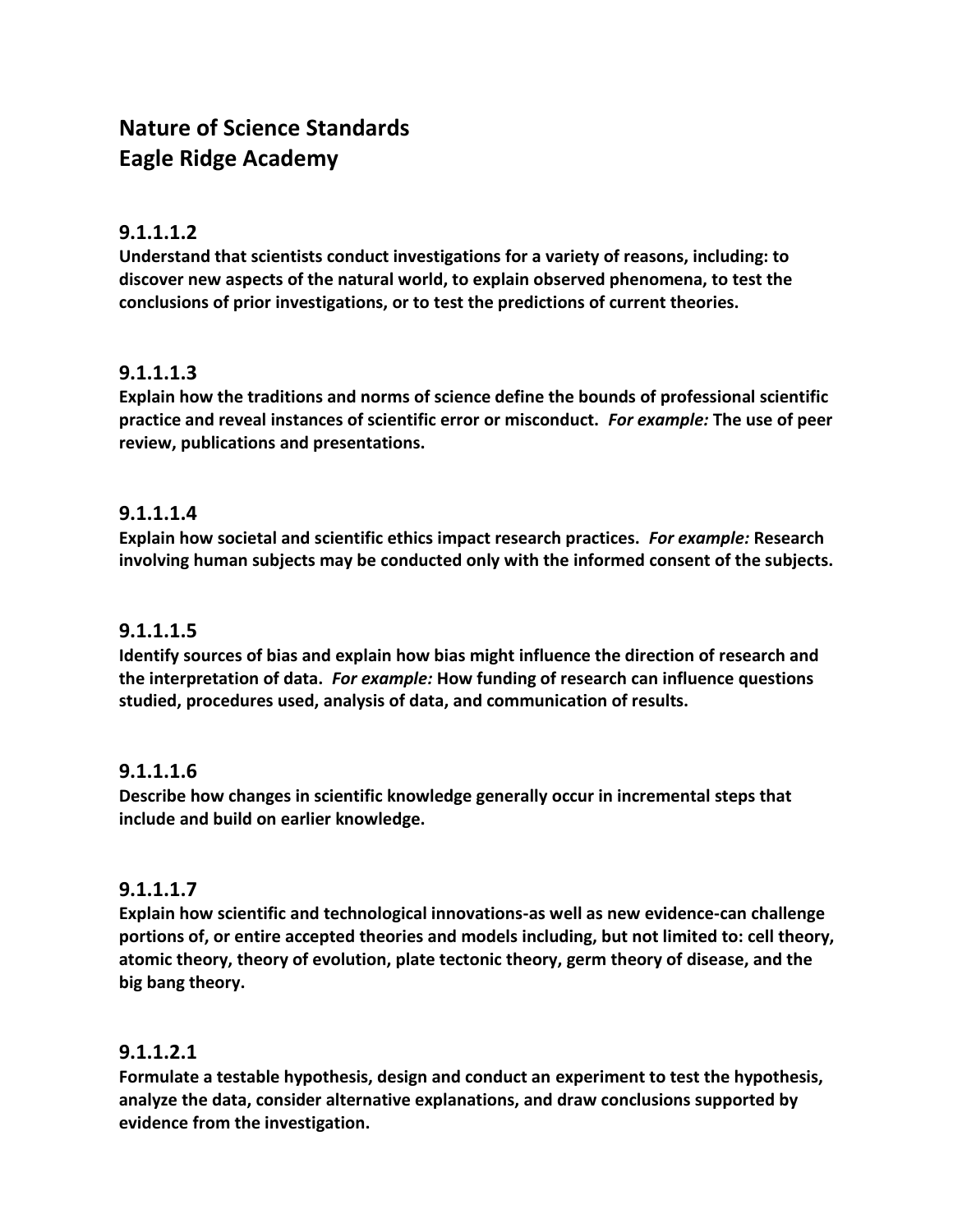# **9.1.1.2.2**

**Evaluate the explanations proposed by others by examining and comparing evidence, identifying faulty reasoning, pointing out statements that go beyond the scientifically acceptable evidence, and suggesting alternative scientific explanations.**

# **9.1.1.2.3**

**Identify the critical assumptions and logic used in a line of reasoning to judge the validity of a claim.**

# **9.1.1.2.4**

**Use primary sources or scientific writings to identify and explain how different types of questions and their associated methodologies are used by scientists for investigations in different disciplines..**

# **9.1.2.1.1**

**Understand that engineering designs and products are often continually checked and critiqued for alternatives, risks, costs and benefits, so that subsequent designs are refined and improved.** *For example:* **If the price of an essential raw material changes, the product design may need to be changed.**

# **9.1.2.1.2**

**Recognize that risk analysis is used to determine the potential positive and negative consequences of using a new technology or design, including the evaluation of causes and effects of failures.** *For example:* **Risks and benefits associated with using lithium batteries.** 

# **9.1.2.1.3**

**Explain and give examples of how, in the design of a device, engineers consider how it is to be manufactured, operated, maintained, replaced and disposed of.**

# **9.1.2.2.1**

**Identify a problem and the associated constraints on possible design solutions.** *For example:*  **Constraints can include time, money, scientific knowledge and available technology.**

# **9.1.2.2.2**

**Develop possible solutions to an engineering problem and evaluate them using conceptual, physical and mathematical models to determine the extent to which the solutions meet the design specifications.** *For example:* **Develop a prototype to test the quality, efficiency and productivitiy of a product.**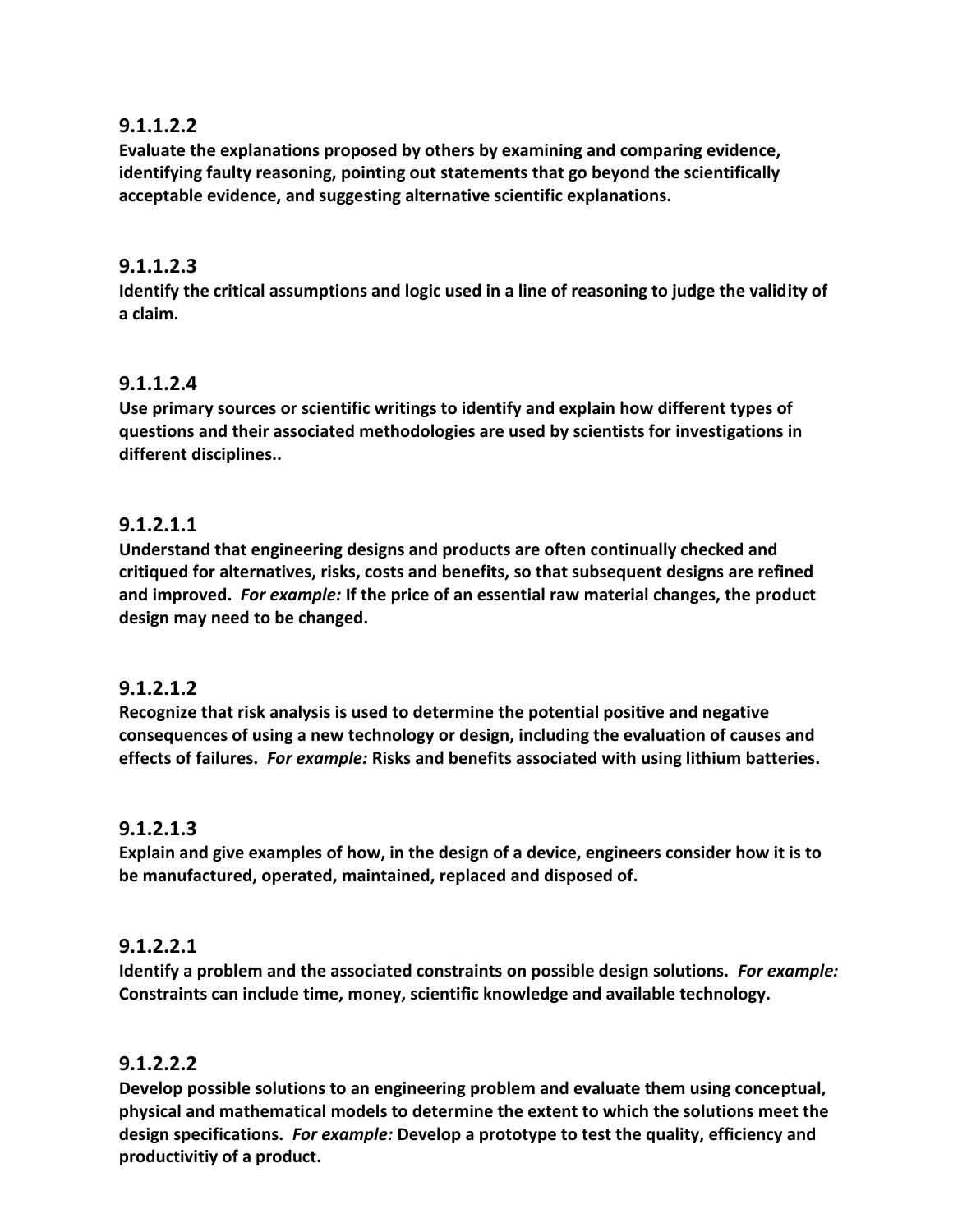# **9.1.3.1.1**

**Describe a system, including specifications of boundaries and subsystems, relationships to other systems, and identification of inputs and expected outputs.** *For example:* **A power plant or ecosystem.**

# **9.1.3.1.2**

**Identify properties of a system that are different from those of its parts but appear because of the interaction of those parts.**

#### **9.1.3.1.3**

**Describe how positive and/or negative feedback occur in systems.** *For example:* **The greenhouse effect**

# **9.1.3.2.1**

**Provide examples of how diverse cultures, including natives from all of the Americas, have contributed scientific and mathematical ideas and technological inventions.**  *For example:* **Native American understanding of ecology; Lisa Meitner's contribution to understanding radioactivity; Tesla's ideas and inventions relating to electricity; Watson, Crick and Franklin's discovery of the structure of DNA; or how George Washington Carver's ideas changed land use.**

# **9.1.3.2.2**

**Analyze possible careers in science and engineering in terms of education requirements, working practices and rewards.**

#### **9.1.3.3.1**

**Describe how values and constraints affect science and engineering.** *For example:* **Economic, environmental, social, political, ethical, health, safety, and sustainability issues.**

#### **9.1.3.3.2**

**Communicate, justify, and defend the procedures and results of a scientific inquiry or engineering design project using verbal, graphic, quantitative, virtual, or written means.**

#### **9.1.3.3.3**

**Describe how scientific investigations and engineering processes require multi-disciplinary contributions and efforts.** *For example:* **Nanotechnology, climate change, agriculture, or biotechnology.**